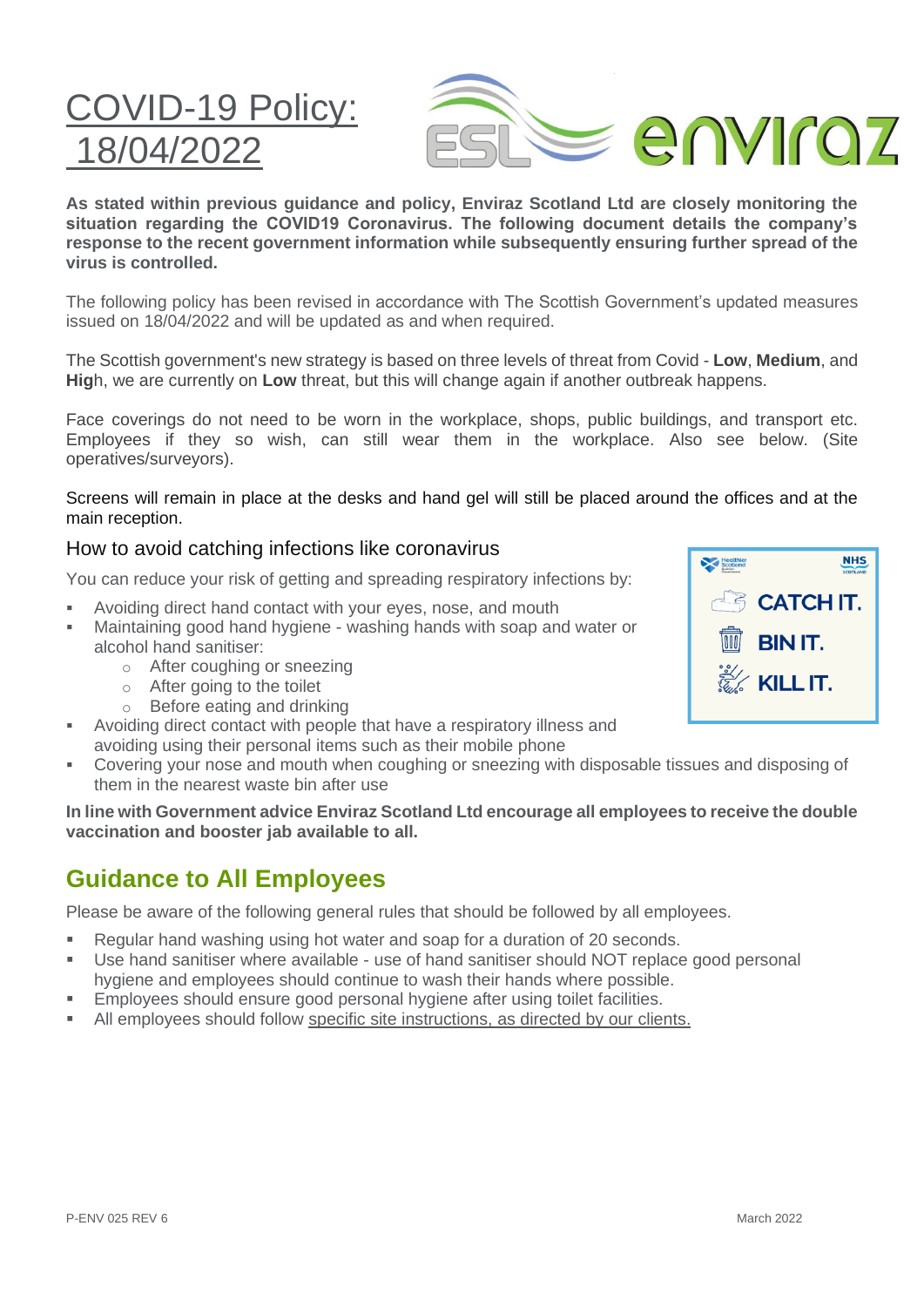# **Site Operatives / Surveyors**

#### Face Coverings

In line with government guidance, face covering need not be worn but clients might still require the use of face coverings on their sites, particularly health care settings. Staff are asked to comply with any such request.

#### Working on Site

- Regular hand washing using hot water and soap for a duration of 20 seconds.
- Use hand sanitiser where available use of hand sanitiser should NOT replace good personal hygiene and employees should continue to wash their hands where possible.
- Operatives should ensure good personal hygiene after using toilet facilities.

#### Customer facing employees

Please be aware of the following procedures in place for customer facing employees:

- Wear a face covering before entering a private property if requested to do so.
- Regular hand washing using hot water and soap for a duration of 20 seconds.
- Hand sanitiser readily available to customer facing employees and should be used regularly.
- If you are required to work in a customer's house / office, you should take your issued hand sanitiser with you and use regularly.
- **■** Undertake point of work risk assessment of the surroundings and people you encounter. If any customers display symptoms or appear to have poor personal hygiene, operatives should not commence work, and contact their line manager.
- Use of personal hand sanitiser should NOT replace good personal hygiene and operatives should continue to wash their hands where possible.
- **Employees should ensure hands are washed thoroughly after using toilet facilities.**

### **Vulnerable Groups**

It is the Enviraz Scotland Ltd policy that no work is to be carried out where persons are present who are isolating or where an individual is being shielded or within a vulnerable group, unless it is to remedy a direct risk to human life.

Work is to only be carried out where all employees involved feel safe and willing to do so.

Where works are to be carried out in occupied premises or alongside other personnel, company management are to confirm that no vulnerable/extremely vulnerable persons will be exposed before works commence.

Vulnerable groups should be particularly stringent following social distancing measures and include:

- People 70 or older (regardless of medical conditions)
- People under 70 with specific underlying health conditions (i.e., anyone instructed to get a flu iab as an adult each year on medical grounds)

Extremely vulnerable groups should follow shielding guidance. These individuals will be/have been notified by the NHS.

Employees are to avoid face-to-face contact with anyone who is 'shielding' and where face-to-face contact is essential, this must only be carried out from a safe distance.

If employees have any concern or suspicion regarding the health of any person that they are exposed to, they are entitled to refuse to work on the grounds of health and safety. Where this is the case, employees are to report the situation to management immediately to allow alternative arrangements to be made.